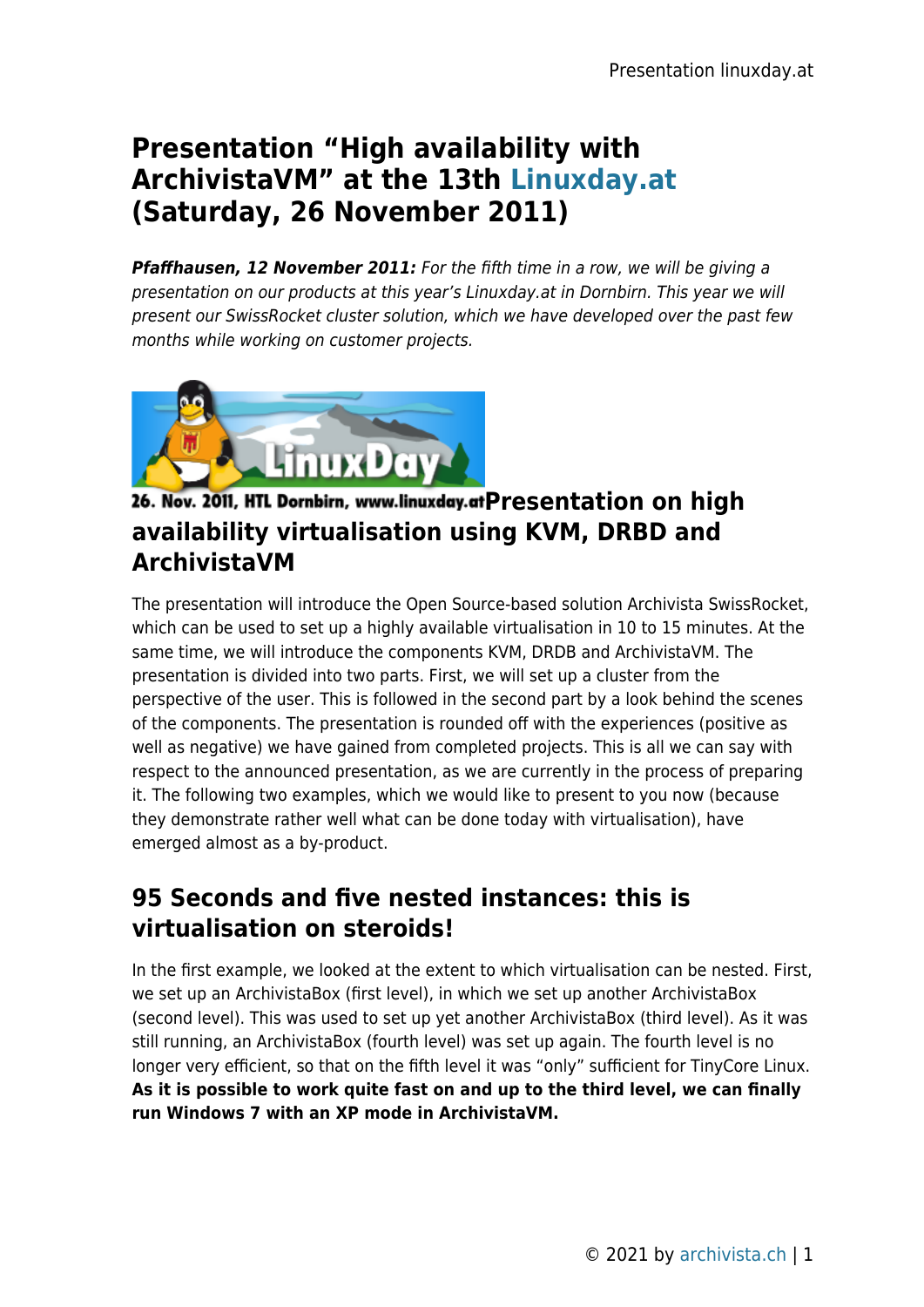

The second example asked how long it would take to set up an ArchivistaBox in which to set up another ArchivistaBox so that it can work. **[The Gif file runs in real time and](http://www.archivista.ch/de/media/avvm2/avvm12.gif) [the whole process takes about 95 seconds.](http://www.archivista.ch/de/media/avvm2/avvm12.gif)** For comparison: it takes approximately 5 to 6 minutes to set up an Ubuntu instance (first instance). Of course, another distribution could be installed in the second instance. It should be borne in mind that all parameters for the demo are set (e.g. IP address first instance 192.168.0.131, second instance 192.168.0.132)

## **[We are sure you would agree that 95 Seconds to set up two nested](http://www.archivista.ch/de/media/avvm2/avvm12.gif)**

**[ArchivistaBoxes is not a bad performance.](http://www.archivista.ch/de/media/avvm2/avvm12.gif)** After all, according to our boot screen there are "100 seconds to server infrastructure" – and only the first instance is meant here. While the first instance is operational after 20 seconds, the second nested instance needs about 1 minute. This is because nested instances need a comparatively long time during initialization (e.g. drive detection) but also because we gave the second instance "only" 2 GB RAM and one CPU. By contrast, the first instance has 6 GB and 4 CPUs. We will be showing these and other examples in our presentation and of course during the day at our stand at Linuxday.at. We used ArchivistaBox Universal in the above examples. **[ArchivistaBox Universal](https://archivista.ch/cms/?page_id=207)** is a server infrastructure that is amazingly affordable and very powerful. We will also be presenting the Universal Box at